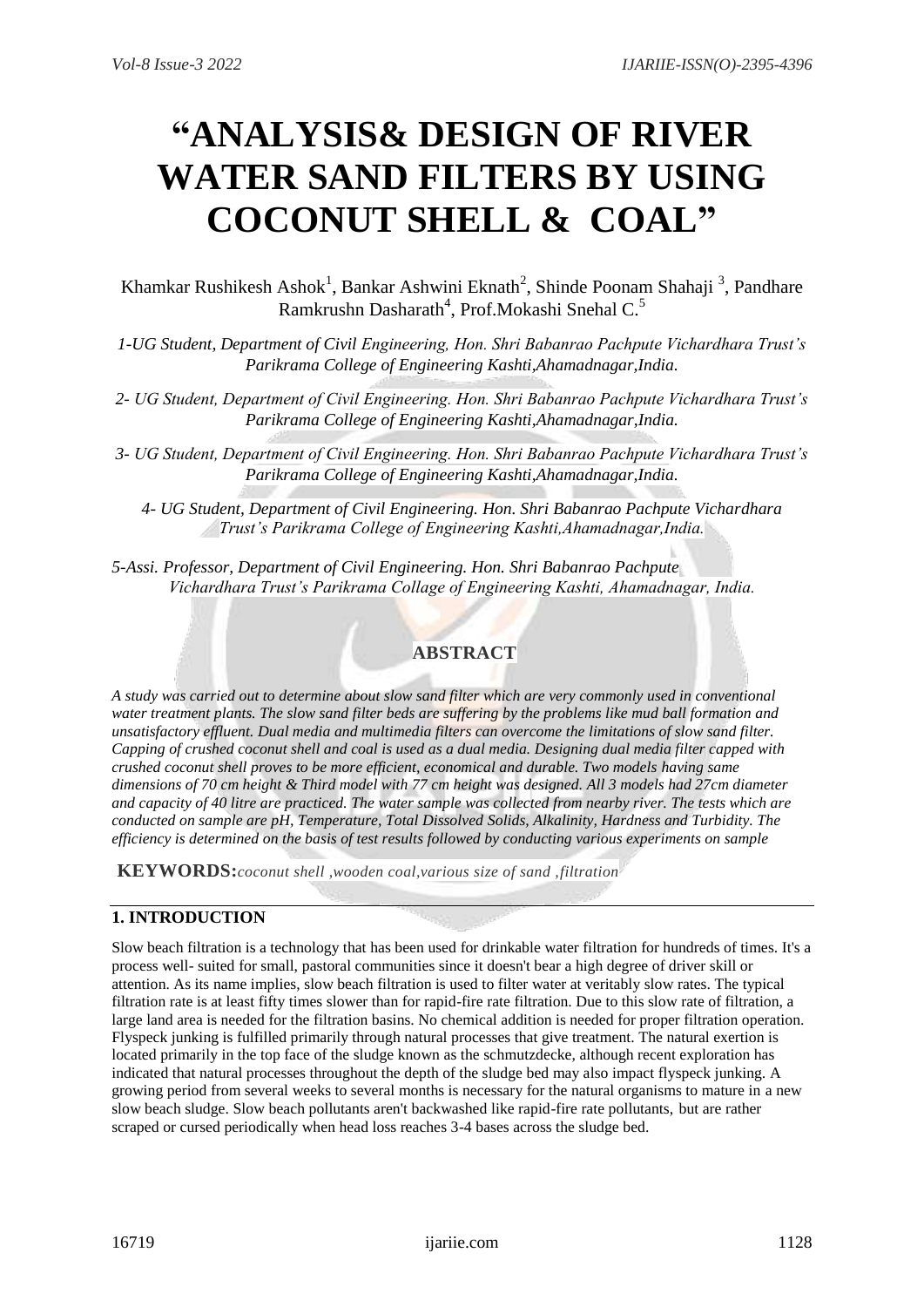# **1.2 Proposition of filtration**

Indeed after the process of sedimentation and the process of coagulation which removes the contaminations present in the water, the water still isn't completely pure for consumption as it may still have some veritably micro patches or some fine micro organic matter.

To remove these fine patches from the water, the water is allowed to pass through the beds of grainy material. This process is known as filtration.

After this process of filtration, the water becomes free from all the undesirable contaminations similar as odour, colour, turbidity and also the pathogenic bacteria.

#### **• Types of pollutants**

On the base of the time needed for the process of filtration; the pollutants are divided into two orders similar as slow beach sludge and rapid-fire beach sludge.

**Slow beach sludge** To ameliorate the natural, chemical and physical characteristics of the water to be purified, it's the allowed to pass sluggishly through the subcaste of beach, which placed above the introductory accoutrements.

The slow beach sludge is most suitable system to purify the water force to the pastoral areas because it's easy and needs lower conservation cost. Veritably effective junking of bacteria, contagions, protozoa, turbidity and heavy essence in polluted fresh water. Easy to install in pastoral,semi-urban and remote areas, Simplicity of design and operation.

Slow beach filtration is a type of centralized orsemi-centralized water sanctification system. A well- designed and duly maintained slow beach sludge (SSF) effectively removes turbidity and pathogenic organisms through colorful natural, physical and chemical processes in a single treatment step. Only under the frequence of a significantly high degree of turbidity or algae- impurity,pre-treatment measures (e.g. sedimentation) come necessary. Slow beach filtration systems are characterized by a high trustability and rather low lifecycle costs. Also, neither construction nor operation and conservation bear further than introductory chops. Hence, slow beach filtration is a promising filtration system for small to medium-sized, pastoral communities with a fairly good quality of the original face water source. As stated by the WHO, slow beach filtration provides a simple but largely effective and vastly cheap tool that can contribute to a sustainable water operation system



*Fig.1 Typical slow beach sludge*

Main advantages of the slow beach sludge are its simplicity and provident construction, operation and conservation using original accoutrements and chops as well as no conditions for chemicals or energy. The effectiveness of slow beach sludge depends on the flyspeck size distribution of the beach, rate of face area of the sludge to depth and the inflow rate of water through the sludge. The slow beach sludge has the following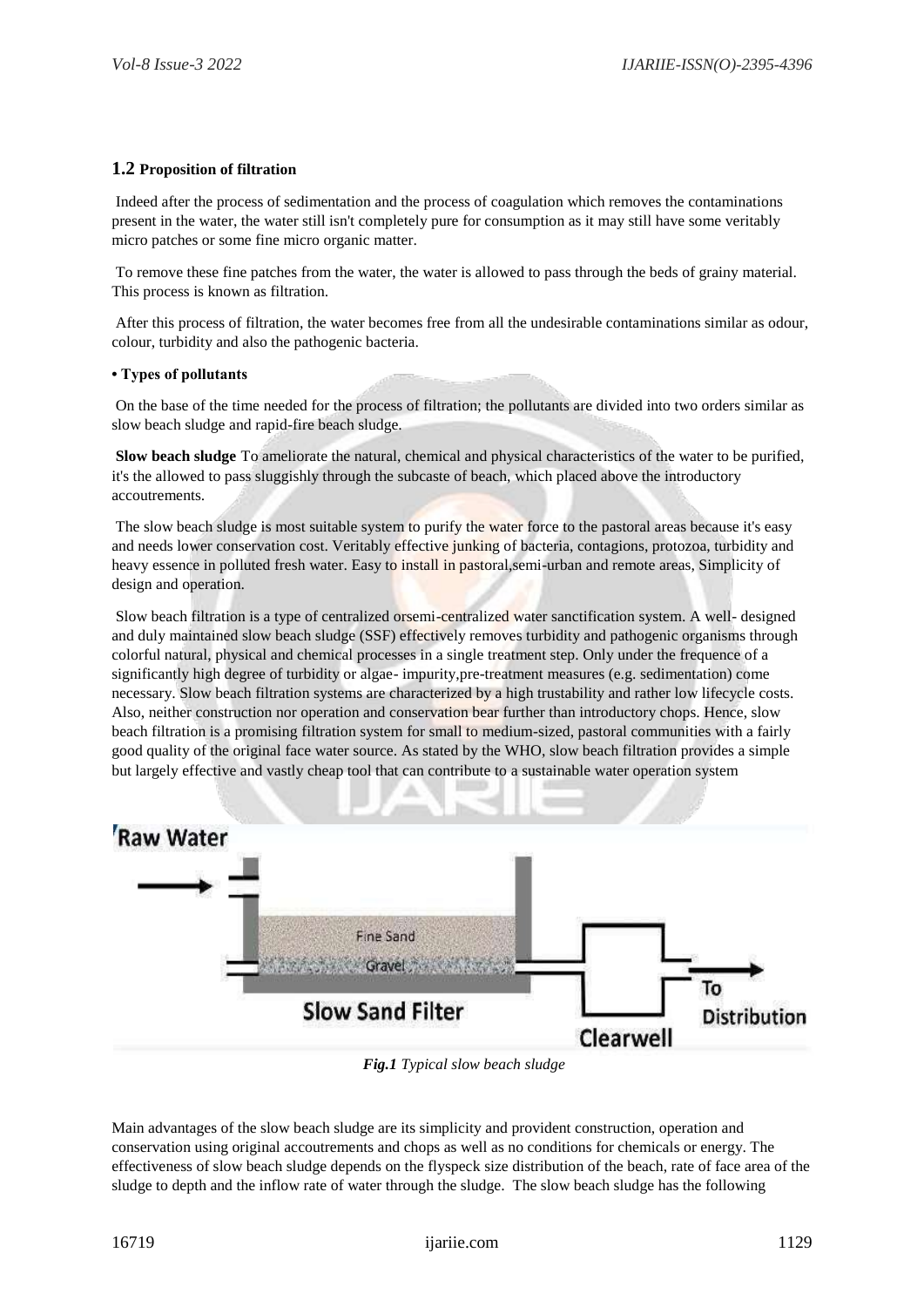necessary corridor to carry the process, Enclosed tank, Under drainage system. Base material, Filter media of beach and Appurtenances.

# **2. LITERATURE REVIEW**

#### **1. B. Mah, PFRACanada-Saskatchewan Agri-Food Innovation Fund (AFIF). June 2001.**

Slow sand filtration has been used successfully in Europe since the early 1900s, and is still a popular method of treating municipal water supplies. Research, and other observations, shows that slow sand filtration can effectively remove cysts and coli form bacteria from raw water, and is an innovative, cost effective, low maintenance treatment process. This system works best as part of a multi-barrier treatment approach. The filtration process − a form of natural, biological water treatment − is used to remove solids, precipitates, turbidity (muddiness) and in some cases bacterial particles that produce bad taste and odour.

**2. SudhirKapgate,Amol G Gore, Gaurao S Kale, Sagar I Wanjar , Kunal P Wanode , Rushikesh B Balpande,** Rain water is an important source to feed the ground water aquifer, which is done directly or by harvesting and recharging. Purification is always a need from the ancient age of civilization. So the central and state governments are taking effort to provide adequate and safe drinking water to society by constructing water treatment plants in India. In India rapid sand filter are mostly used to remove the suspended and colloidal particles from water in filtration process for the faster rate by setting out the different sand beds in constructing it. Designing 'Dual media filter capped with crushed coconut shells' proves to be more efficient, economical and durable.

**3. Snehal N. Chaudhari1, Kalyani A. Bogawar MODIFICATION IN RAPID SAND FILTER WITH COCONUT,** International Journal For Technological Research In EngineeringVolume 4, Issue 12, August-2017SHELLS AS CAPPING MEDIAFiltration is the important process in water treatment. It removes the particulate and other suspended impurities from water passing through filter media.Hence we studied the performance of Dual Filter over the conventional Rapid Sand Filter where Capping of Crushed Coconut Shells is used as dual media. Designing a 'Dual Media Filter Capped with Crushed Coconut Shells' proves to be more efficient, economical.

*4.* **RushikeshJagtap, RakeshGawali , VinayakKanade, SanketThite, Prof P R Gayake** Water supply system is a system of engineered hydrologic and hydraulic components which provide water supply.Water distribution network play vital role in preserving and providing desirable life quality to the public, of which reliability of supply is the major component.Such type of problem can be solved manually as well as by using different computation technologies like LOOP 4.0, MIKENET, STANET and EPANET 2.0 software. This study is based on assessment of existing water distribution network using EPANET 2.0 software.

*5.* **Teena Ann Thomas and K. MophinKani International Journal of Scientific & Engineering Research, Volume 7, Issue 4, April-2016 315 ISSN 2229-5518,** Slow sand filtration is a technology that has been used for potable water filtration forhundreds of years.As its name implies, slow sand filtration is used to filter water at very slow rates. The typical filtration rate is at least fifty times slower than for rapid rate filtration. Due to this slow rate of filtration, a large land area is required for the filtration basins. No chemical addition is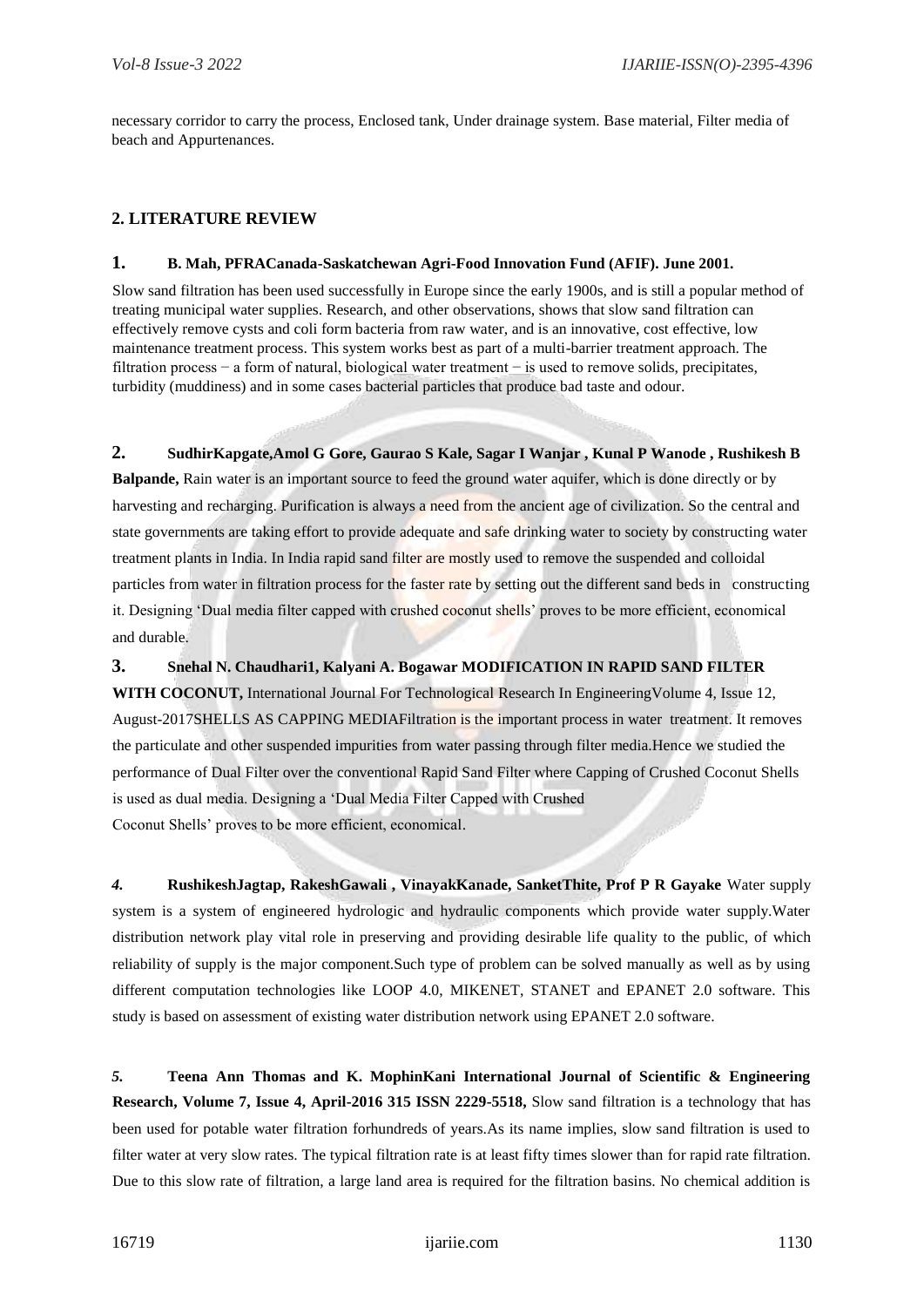required for proper filtration operation. Slow sand filters are not backwashed like rapid rate filters, but are instead scraped or harrowed periodically when head loss reaches 3 - 4 feet across the filter bed.

#### **• Base material**

The base material of clay is placed on the top of the under drainage system. The depth of the clay material varies between 300 mm and 750 mm. The size of the gravels changes from the top to the nethermost subcastee.g. the top subcaste has the gravels having the size between 3 mm and 6 mm. In the intermediate subcaste, the size varies between 6 mm and 20 mm. While in the nethermost subcaste it varies between 40 mm and 65 mm. Out of the total depth of the base material of clay the top subcaste is about 150 mm, in depth, the intermediate layers. Cover 150 150 mm deep. So the total depth of these layers is 600 mm.

#### **• Sludge media of beach**

Above the layers of clay subcaste of beach is placed. The depth of this beach layers varies between 600 mm and 900 mm and size of the beach patches also varies from0.20 mm to0.30 mm. Fine beach can be more effective to remove the contaminations but the time needed for the process is long and the process is slow.

# **Rapid beach sludge**

Though the slow sand sludge has lot of advantages and good for the pastoral water treatment plant, the topmost disadvantage of slow sand sludge is that it needs to have a large space of its installation (in the pastoral areas, space is not a major problem). So in the communal areas where the land cost is sky hill, that system becomes useless.

To increase the rate of filtration below two styles are used

• It can be achieved as adding the size of the sand patches. This reduces the disunion of the sand patches with moving water. This helps to gain high speed for the filtration.

• If the water allowed to pass through the sand, with pressure, its haste increases and so the time demanded for filtration is reduced.

Essential Corridor of rapid-fire- fire sand sludge

- Base material.
- 2. Sludge media of sand. Objectives:

Grounded on the literature check the following points and objects were decided

• To design, construct and test the model of slow beach sludge limited with coconut shell and slow beach sludge limited with coal.

• To compare the performance of slow beach sludge limited with coconut shell and slow beach sludge limited with coal on the base of quality of effluent produced which is measured in terms of parameters similar as pH, total dissolved solids, alkalinity, hardness, and turbidity.

• To study & design a beach sludge for the junking of pathogen & suspended solids from water using coconut shells, anthracite coal, swash beach & clay for pastoral area

| Sr. no | <b>Material</b>        | <b>Particle Size</b> |
|--------|------------------------|----------------------|
|        | River Sand (Fine Sand) | $0.35 - 0.60$ mm     |
| ۷.     | Coal                   | $2 - 3$ cm           |
| Ć.     | Gravels                | $4 - 5$ cm           |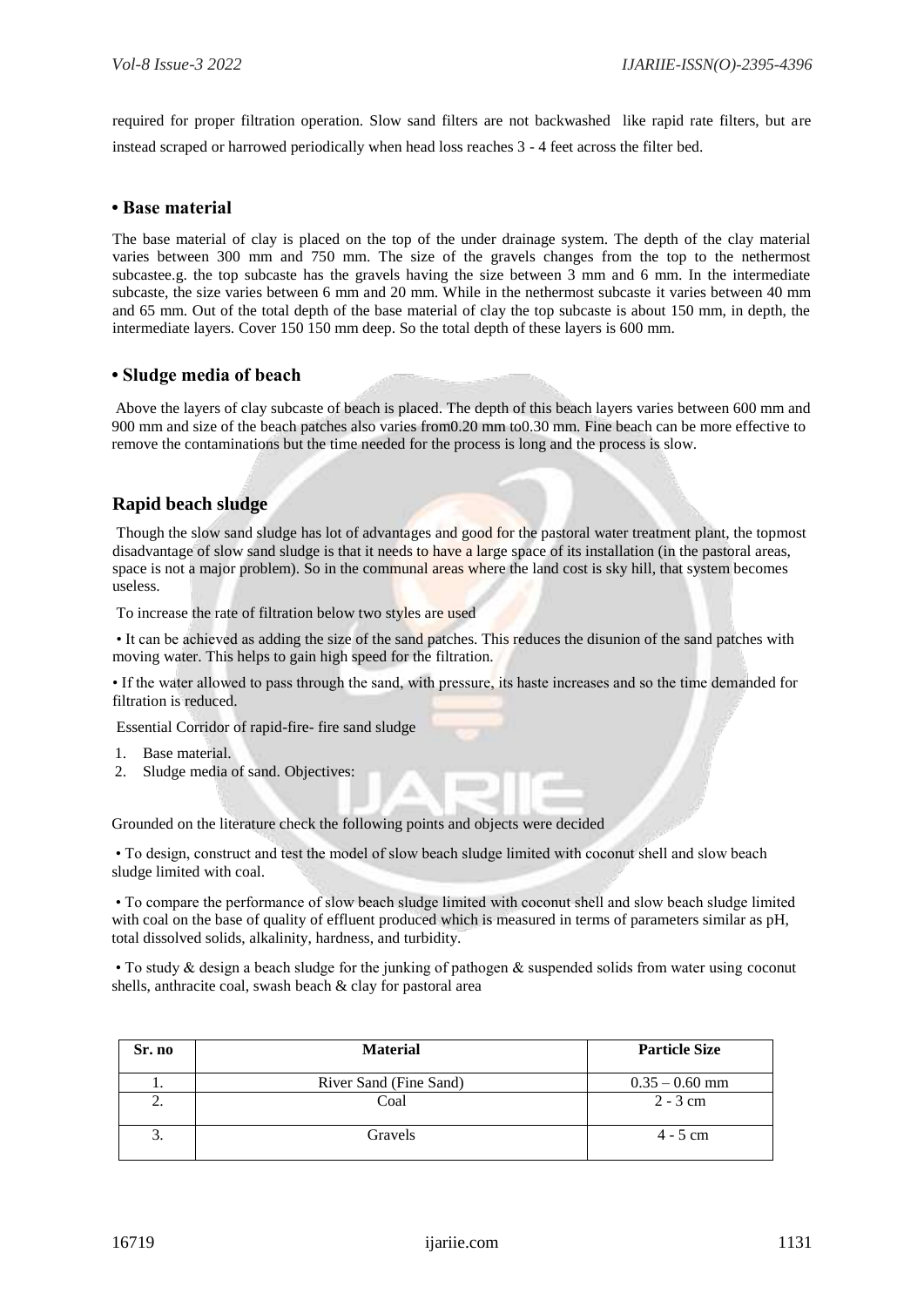#### **CONCLUSION**

- $\bullet$ • The following conclusions can be drawn from the design study on different aspects of slow sand filtration.
- Slow sand adulterants limited with coal having better junking effectiveness of Hardness, Total dissolved solids comparing with slow sand sludge limited with coconut shell.
- Turbidity and colour junking effectiveness decline extensively with advanced filtration rates, although the filtrate quality remains nicely good.
- With lower flux rate and the periodic relief of sludge media are the major limitations of the slow sand adulterants.
- Slow sand adulterants limited with coconut shell and coal together have shown effective dumping of turbidity, Total dissolved solids comparing with slow sand sludge
- Limited with coconut shell and slow sand sludge limited with coal.Result

| <b>Parameters Week</b> | <b>Hardness</b> | Ph               | <b>TDS</b> | <b>Turbidity</b> |  |
|------------------------|-----------------|------------------|------------|------------------|--|
| $\mathbf{1}$           | 44.8            | $\boldsymbol{7}$ | 104.5      | 3.30             |  |
| $\sqrt{2}$             | 43.7            | 7.1              | 103.9      | 2.91             |  |
| $\mathfrak{Z}$         | 44.2            | 7.3              | 104        | 3.26             |  |
| $\overline{4}$         | 45.1            | 7.35             | 105.8      | 3.45             |  |
| 5                      | 44.9            | 7.46             | 104.7      | 2.99             |  |
| $\sqrt{6}$             | 46.2            | 7.5              | 106        | 3.01             |  |
| $\boldsymbol{7}$       | 45              | 7.56             | 105.2      | 3.42             |  |
|                        |                 |                  |            |                  |  |

# **Table 1 : Tests result of outlet of SSF capped with coal & coconut shell**